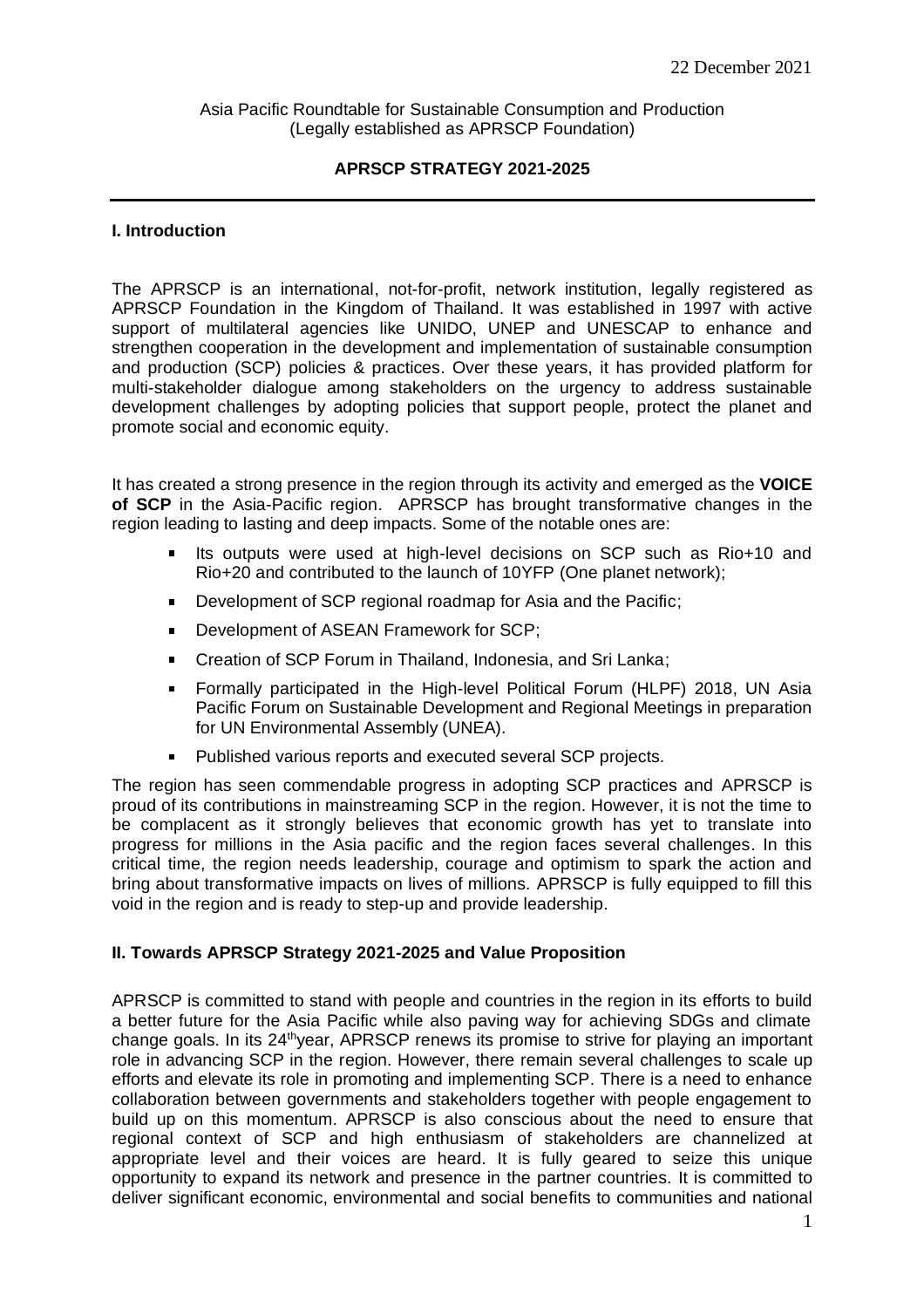economies based on its unique competences (listed below) acquired over more than two decades of its existence.

- Pan-regional presence consisting of experts, policymakers and national SCP networks;
- Only independent SCP (SDG-12) voice from Asia Pacific Region providing  $\mathbf{u}$ continuity to SCP agenda and SDG-12 in the region;
- Bringing unique development challenges and voices of the region to  $\blacksquare$ international policy processes on SCP as a regional representative;
- Platform to share incredible innovations and ingenuity on SCP particularly on  $\mathbf{u}$  . circular businesses in addition to roundtables on SCP held once every 2 years;
- Regional knowledge hub catering to capacity building needs of national governments/IGOs/SMEs and expert in the region.

# **III. APRSCP's Vision, Mission and Objectives**

The APRSCP will continue to promote SCP by enhancing and strengthening regional cooperation in the development and implementation of SCP strategies and in promoting best practices, programs, local initiatives, and lessons learned on SCP related projects in the region. Its vision, mission and objectives draw from the APRSCP Charter adopted by the Board of Trustees.

Its *Vision* is to become a sustainable regional network and partnership, with its countries fully committed to the principles of SCP.

Its *Mission* is to provide leadership and support that will enhance information flow and human resources development and will strengthen public/private partnerships to stimulate the promotion and implementation of SCP policies, strategies and technologies in the region.

Its *Main Objective* is to promote Sustainable Development in the region through promotion and facilitation of SCP in each country and the region in the Asia Pacific.

#### **IV. Strategic Analysis and Plan of APRSCP 2021-26**

This strategic analysis and plan intend to draw from the APRSCP's achievements and learning to put forward its plan for the next five years in promoting, implementing, and scaling up SCP practices and approaches in the Region. The APRSCP will align its strategic approach to SCP based on the needs and priority areas identified by stakeholders in the region and complement the strategic approach of its future supporting and implementing partners. In near terms, APRSCP aims to achieve following milestones in its journey and works towards making Asia Pacific a prosperous, green and resilient region in the world.

- A full-time operational secretariat for accelerating its efforts in testing SCP policy and replicating the same in other countries;
- One stop shop for experts' voice on SCP to better support governments and  $\mathbf{u}$ policymakers on implementing SDGs;
- Develop deep understanding and provide strong analytical basis for succeeding programme of UNEP's One Planet Network;
- Establishment of national SCP networks in all participating countries to mainstream SCP policy at national and sub-national levels of governance:
- $\blacksquare$ A collaborative platform for young geniuses from the region to ideate, innovate and create solutions for the global challenges like decarburization and circular economy;